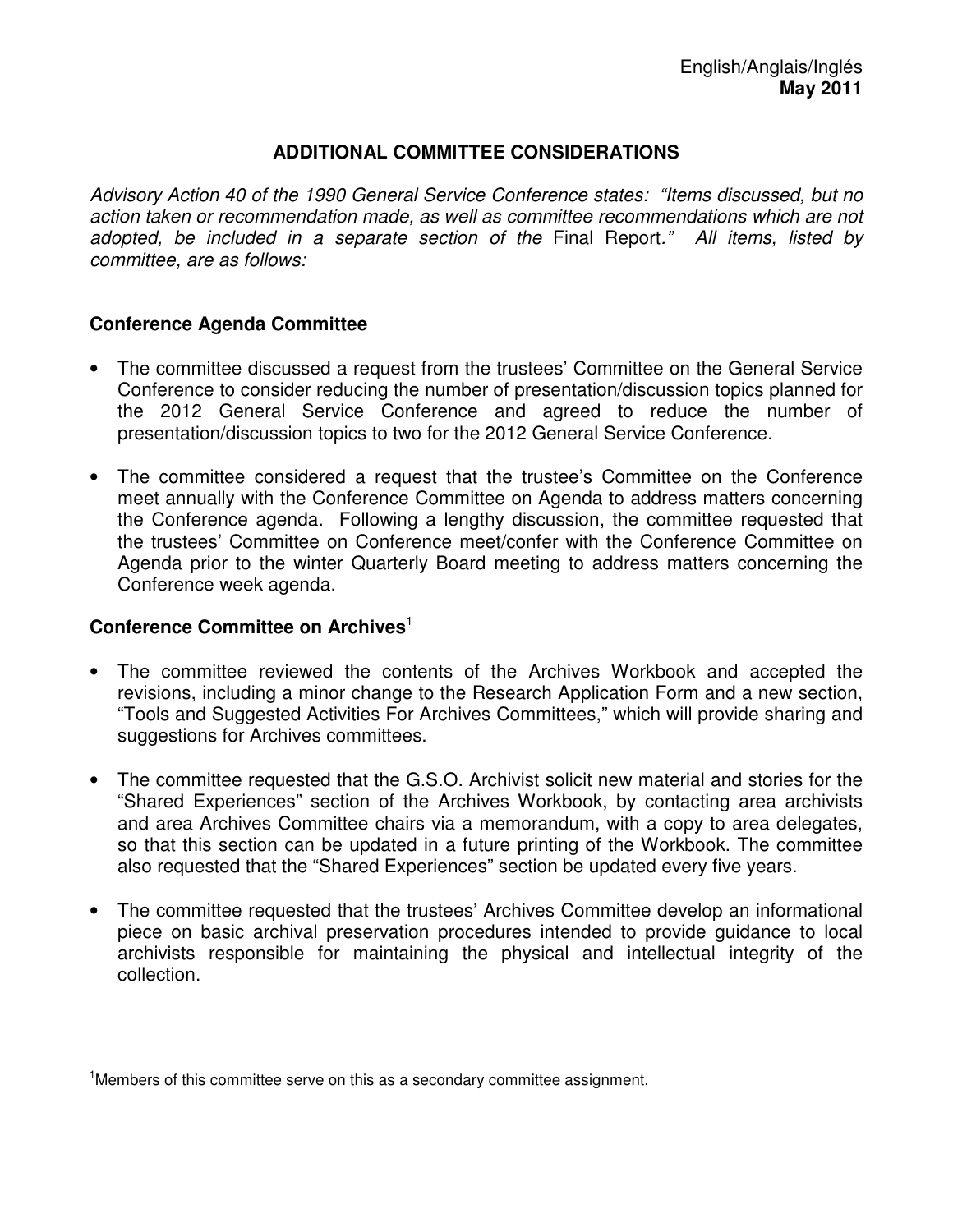# **Conference Committee on Cooperation With the Professional Community**

- The committee agreed that the concept of combining the A.A. Cooperation With the Professional Community DVD with a compilation of C.P.C. literature would be very useful in C.P.C. service work. The committee requested the trustees' Committee on Cooperation With the Professional Community/Treatment Facilities/Special Needs-Accessibilities explore replacing the current A.A. Cooperation With the Professional Community DVD with a new DVD compilation that includes the following existing material:
	- $\triangleright$  Table of contents
	- $\triangleright$  Introduction letter that includes references to aa.org and the resources available for professionals on the Web site
	- "If You are a Professional …"
	- $\triangleright$  Information on Alcoholics Anonymous
	- "A.A. Membership Survey"
	- "Alcoholics Anonymous in Your Community "
	- $\triangleright$  About A.A. Newsletter for Professional (3-4 selected issues)
	- $\triangleright$  "Is A.A. for Me?"
	- $\triangleright$  A.A. Cooperation With the Professional Community videos

The committee requested that the trustees bring back a report and draft product to the 2012 Conference Committee on Cooperation With the Professional Community.

- The committee discussed a draft sample letter to professionals on how they might use the A.A. Grapevine, La Viña and La Vigne and took no action.
- The committee reviewed a draft service piece regarding use of the A.A. Grapevine and La Viña in C.P.C. endeavors and suggested including the piece in the C.P.C. Kit with minor edits suggested by the committee.
- The committee reviewed the C.P.C. Kit and Workbook and made the following suggestions:
	- $\triangleright$  That a list of goals and project suggestions for C.P.C. committees be added to the C.P.C. Workbook.
	- $\triangleright$  The committee reviewed the Fellowship sharing on formats for one-on-one contact with professionals. The committee requested that a summary of shared experience from C.P.C. committees and professionals for one-on-one C.P.C. contact with professionals be included in the C.P.C. Workbook.
	- $\triangleright$  The committee suggested adding two bullets on page 20 of the C.P.C. Workbook regarding suggested elements in C.P.C. letters:
		- **Invitation to accompany professionals or students to open A.A. meetings.**
		- **Invitation to present on what A.A. is and is not.**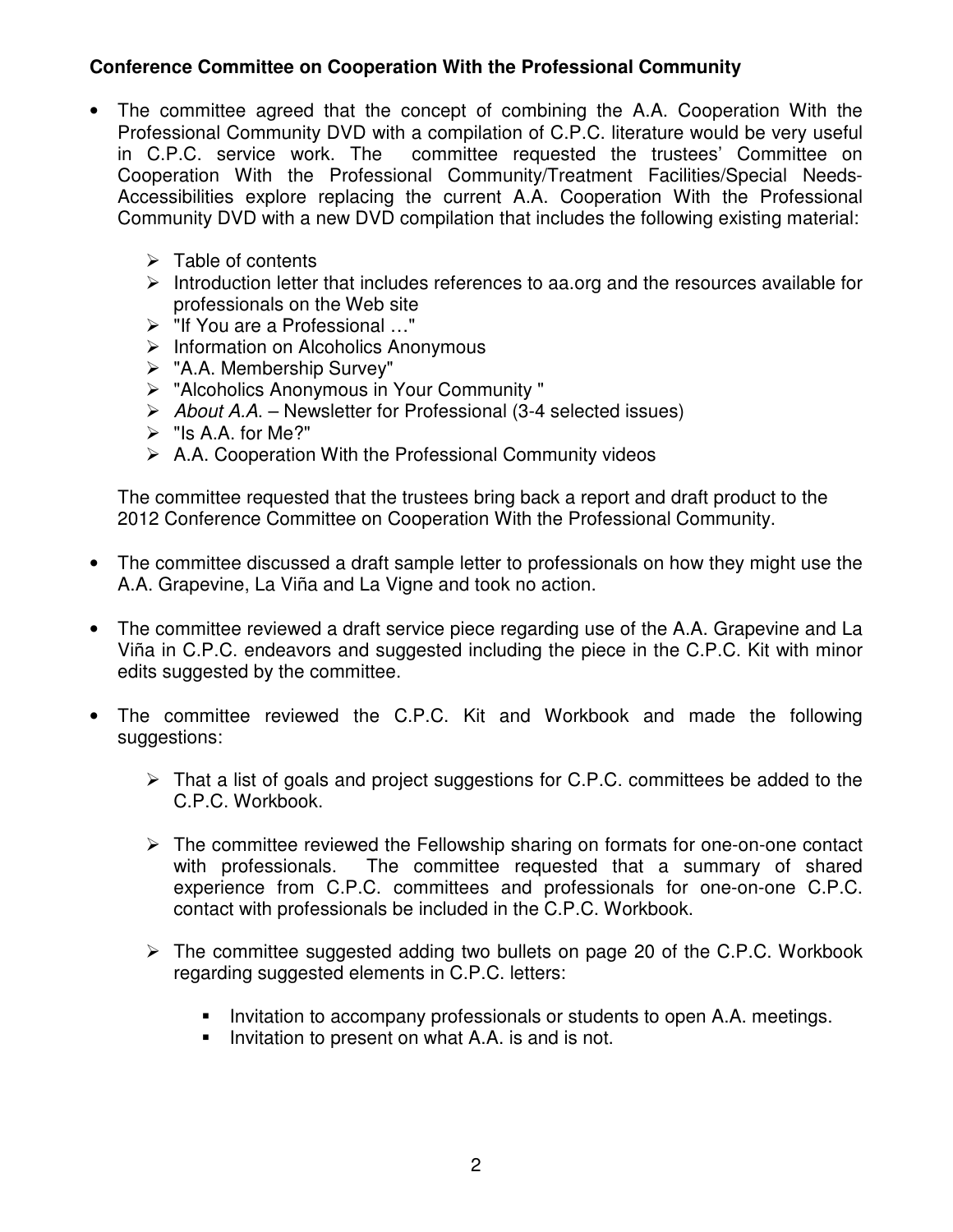# **Conference Committee on Corrections**

- The committee reviewed the progress report from the trustees' Committee on Corrections on revising the pamphlet "It Sure Beats Sitting in a Cell." The committee particularly agreed with the suggestion already forwarded to the Publications Department to include content in the draft revision that would appeal to the young incarcerated alcoholic. The committee looks forward to seeing a full draft of the revised pamphlet at the 2012 General Service Conference, and encourages the Publications Department to consider a more standard pamphlet-sized format, if feasible, while still preserving the elements of the existing easy-to-read format.
- The committee discussed the possible need for a comprehensive survey of A.A. program activities in Correctional Facilities similar to the one conducted in 1990, and requested the trustees' Committee on Corrections explore the need for such a survey and report back to the 2012 Conference Committee on Corrections.
- The committee reviewed the Kit and Workbook and forwarded a list of suggestions to the trustees' Committee on Corrections regarding content. The committee requested that a process be established for updating the Workbook at each printing, which will ensure accurate references to items such as page numbers, A.A. publications, current terminology and statistical information. The committee also suggested that new Corrections chairs be informed that new A.A. material may be available that is not yet reflected in the current catalogue.

# **Conference Committee on Finance**

- The committee reviewed the Seventh Tradition stories received to date and encouraged that the collection process continue. The committee suggests that the trustees or office can use any stories received to date if the occasion arises.
- The committee discussed a request that the trustees' Finance Committee develop a Finance Workbook and felt a workbook was not necessary at this time as there is a wealth of information currently available.
- The committee discussed a request that the trustees' Finance Committee convert the Self-Support packet F-19 to a comprehensive Self-Support Kit. The committee requested that the trustees' Finance Committee develop a draft Self-Support Kit to be brought back to the 2012 Conference Finance Committee for review. The kit would include, but not be limited to:
	- M-21 *I Am Responsible* wallet card M-23 Final Conference Report (current year) MG-15 A.A. Guidelines on Finance P-16 "The A.A. Group" pamphlet P-43 "Twelve Traditions Illustrated" P-44 "A.A.'s Legacy of Service" MS20 Traditions Checklist from the A.A. Grapevine F-42 Self-Support Green Card FR-2 A.A. Group Contribution Envelope FR-5 A.A. Birthday Contribution Envelope & Birthday Plan Cover letter FV-19 Self-Support Packet – with updated flyers
	- SMF-176 Services Provided by G.S.O./A.A.W.S.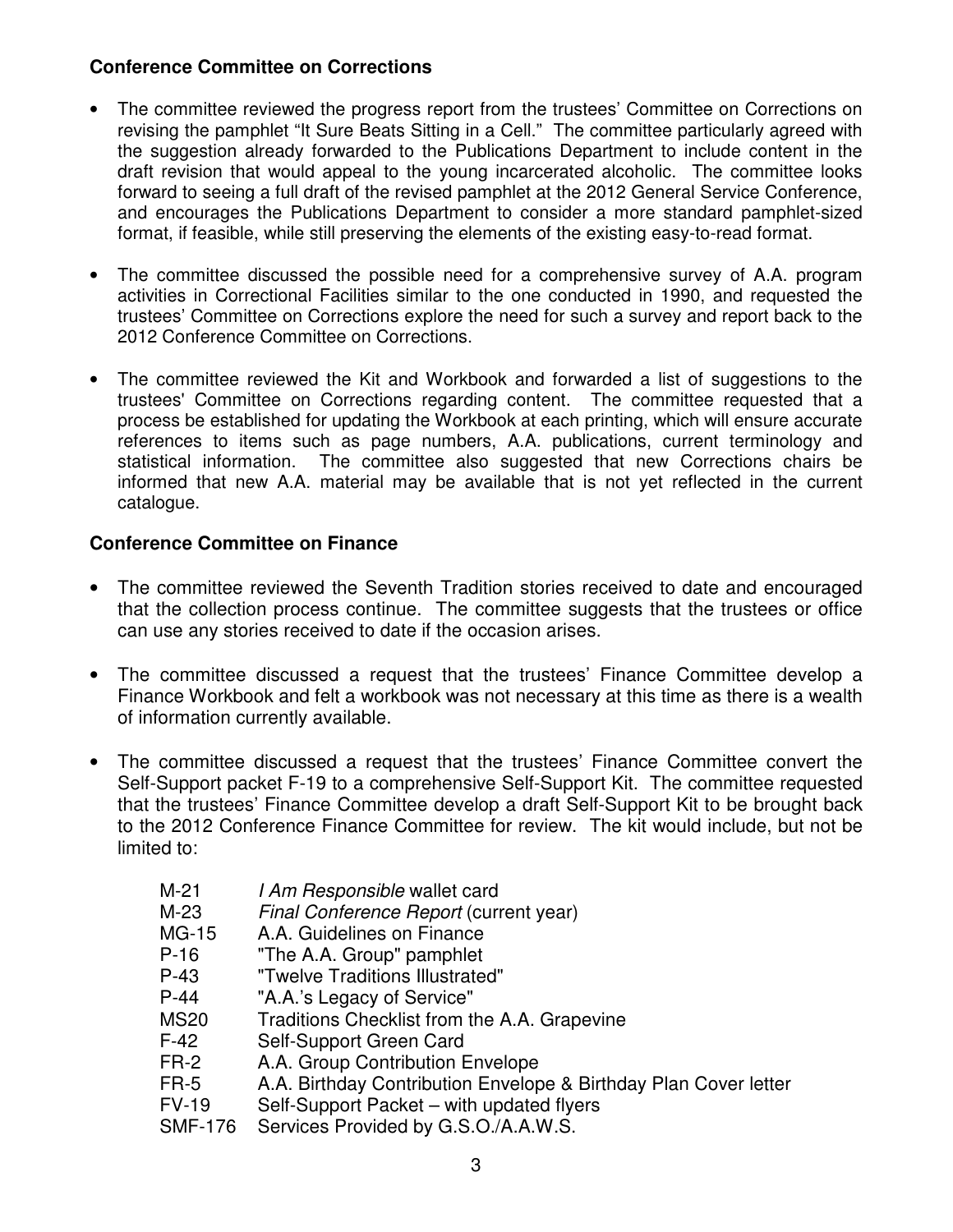• The Conference Finance Committee requests that the trustees' Finance Committee prepare a simple document of Self-Support/Financial Talking Points to be used by the Fellowship, made available on G.S.O.'s Web site, in the G.S.R. and D.C.M. packets, and in the Self-Support Kit.

# **Conference Committee on Grapevine**

- The committee considered permitting A.A. Grapevine, Inc., to accept contributions, limited to the same General Service Board contribution policy, to be used for operation expenses with excess funds continuing to be forwarded to the Reserve Fund and agreed to take no action. The committee noted that the current financial structure is appropriate.
- The committee reviewed the contents of the A.A. Grapevine Workbook with appreciation.
- The committee discussed at length and agreed to forward to the A.A. Grapevine Corporate Board the suggestion that the A.A. Grapevine produce in the year **2012** or later:
	- $\triangleright$  Working the Program (working title) A collection of AA Grapevine stories on recovery from alcoholism
	- $\triangleright$  Happy, Joyous, and Free (working title) A collection of AA Grapevine stories reflecting experience, strength, hope and humor
	- $\triangleright$  Young and New to AA (working title) A collection about getting sober young from those who have done it
- In order to adhere to our spiritual principle of self-support, the Conference Committee on the A.A. Grapevine suggests that the A.A. Grapevine Board only propose balanced operating budgets to the General Service Board.
- A single issue of Grapevine**, La Viña** and/or **La Vigne** magazine be included, with an introductory letter that offers AAGrapevine.org information, in the GSR packet for all new G.S.R.s. **Format and costs are to be determined jointly by A.A. Grapevine and A.A.W.S.**
- Encourage each home group to purchase a minimum of two annual subscriptions.
- The A.A. Grapevine Board look at distribution techniques of journals similar to the Grapevine, including La Vigne, as well as other General Service structure journals.

## **Conference Committee on International Conventions/Regional Forums**<sup>1</sup>

- The committee accepted the reporting on the 2010 International Convention and noted that the financial results of the Convention showed a profit of \$844,545.
- The committee expressed appreciation to the 2010 International Convention coordinator, Rick Walker, for coordinating a successful event celebrating A.A.'s 75<sup>th</sup> anniversary in San Antonio, Texas. Gratitude was also expressed to the volunteers of the local Host Committee.

<sup>1</sup>Members of this committee serve on this as a secondary committee assignment.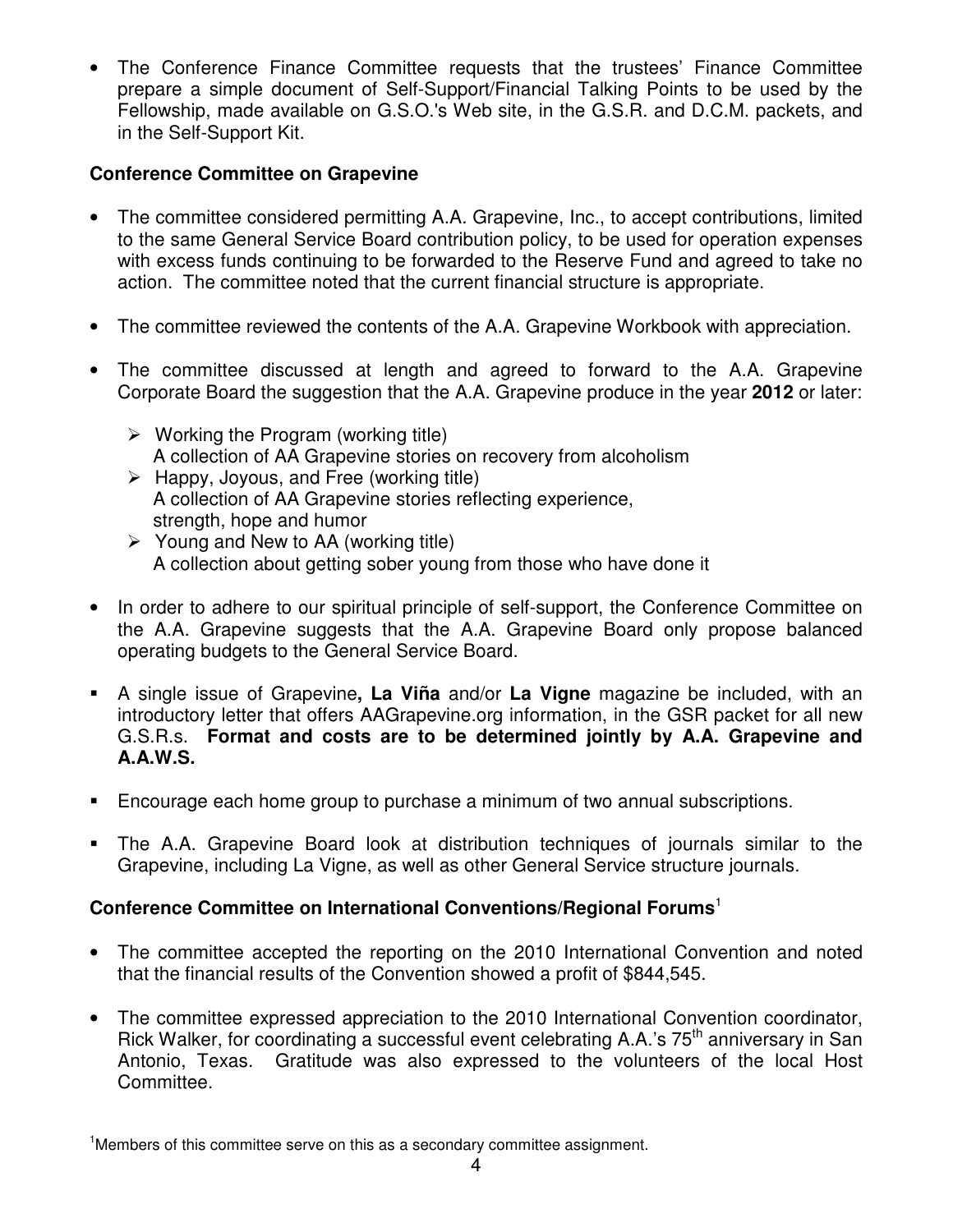- The committee discussed the importance of Regional Forums and how Forums foster unity, enhance communication and provide a unique opportunity for local A.A.s to meet Board members, G.S.O. and Grapevine staff and trusted servants from the region. The committee noted that in 2010, over 1,500 first time Forums attendees were welcomed at Forums.
- The committee discussed ways to encourage interest in Forums and how areas communicate about upcoming Forums. The committee noted that flyers for upcoming Forums are being sent electronically from G.S.O. to delegates and D.C.M.s, and the information is accessible through G.S.O.'s A.A. Web site. In addition to announcements in local A.A. newsletters, bulletins, at assemblies and meetings, and local distribution of Forum Flyers, some local A.A. Web sites include the Forum Flyer or hyperlink to Forum information and registration on G.S.O.'s A.A. Web site.

### **Conference Literature Committee**

- The committee reviewed and accepted a progress report from the trustees' Literature Committee on the revision of the pamphlet "A.A. and the Armed Services." The committee expressed appreciation for the work done by the trustees and provided several suggestions for the development of the pamphlet, and asked that a draft pamphlet or report be brought to the 2012 Conference Committee on Literature for review.
- The committee reviewed the draft revisions to the *Living Sober* booklet forwarded by the trustees' Literature Committee. The committee expressed appreciation for the revisions suggested, and requested that the trustees' Literature Committee continue to review the booklet Living Sober, focusing on outdated language and/or practices, and provide a new revision to the 2012 Conference Committee on Literature for consideration.
- The committee considered a request to develop an item similar to the Self-support card or "green card" to help promote the use of our literature as a Twelfth Step tool and took no action. They noted that when an item to promote the use of A.A. literature as a Twelfth Step tool is needed, the language and format of this tool is generally best decided by each A.A. service committee or entity, based on their needs and experience.
- The committee considered the request to reconsider the 2010 Conference Advisory Action that "the trustees' Literature Committee develop literature which focuses on spirituality that includes stories from atheists and agnostics who are successfully sober in Alcoholics Anonymous," and after thoughtful discussion agreed to take no action. The committee noted that the trustees' Literature Committee's report on the development of literature which focuses on spirituality clarifies that the pamphlet under development will reflect a wide range of spiritual experiences of A.A. members.
- The committee considered a request to develop a publication about the General Service Office and agreed to take no action at this time. The committee noted that Conferenceapproved materials describing the General Service Office are currently available.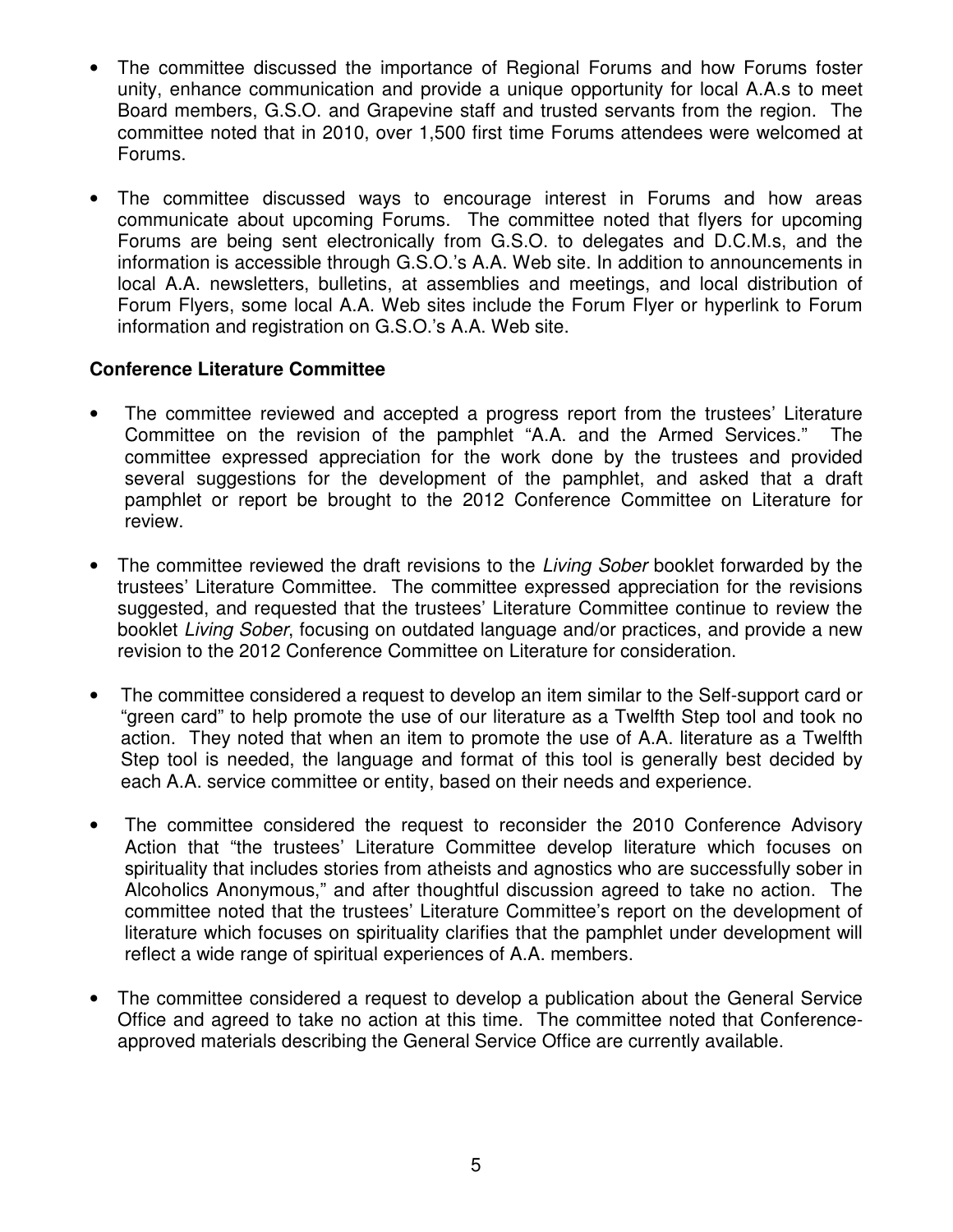## **Conference Committee on Policy/Admissions**

- The committee noted that Donald Sheets, the former Panel 61 delegate for Area 22, Northern Indiana, resigned. In February 2011 Ron Foor was elected as the new Panel 61 delegate for Area 22. Therefore, no recommendation from the Conference Committee on Policy/Admissions was required in order to seat him as a Conference member at the 61<sup>st</sup> General Service Conference.
- The committee had lengthy discussion on a request to change the deadline for the submission of Conference Agenda items, and took no action. Acknowledging the challenge of communicating about agenda items within a short time frame, the committee noted that many delegates are taking advantage of current technology in order to facilitate timely distribution of background within their areas.
- The committee discussed a request that a formal relationship be developed between the Conference Committee on Policy/Admissions and the trustees' Conference Committee to address matters of policy relating to the General Service Conference and took no action.

### **Conference Committee on Public Information**

- The committee reviewed and accepted the 2010 Annual Report from the trustees' Public Information Committee regarding G.S.O.'s A.A. Web site.
- The committee expressed support for the trustees' Public Information Committee development of a comprehensive media plan.
- The committee reviewed all of the current A.A. T.V. public service announcements and agreed with the trustees' Public Information Committee's report that found them all to be relevant and useful.
- The committee suggested that "The A.A. Fact File" be revised and updated every three years.
- The committee suggested that the trustees' Public Information Committee explore alternative packaging of the Public Information Kit and report back to the 2012 Conference Committee on Public Information including cost information.

#### **Conference Committee on Report and Charter**

- The committee accepted a report from the Publications Department outlining the General Service Office process for timely and accurate preparation and publication of The A.A. Service Manual 2011-2012 Edition, and the 2011 General Service Conference Final Report.
- In keeping with the 2009 Advisory Action that the A.A.W.S. Board annually review The A.A. Service Manual and forward necessary updates to the Conference Committee on Report and Charter, the committee reviewed with appreciation the updates from the A.A.W.S. Board for The A.A. Service Manual and suggested some revisions. The committee suggested that the A.A.W.S. Board consider adding examples to clarify what "other entities" refers to on page S74 in the last paragraph under FINANCIAL SUPPORT.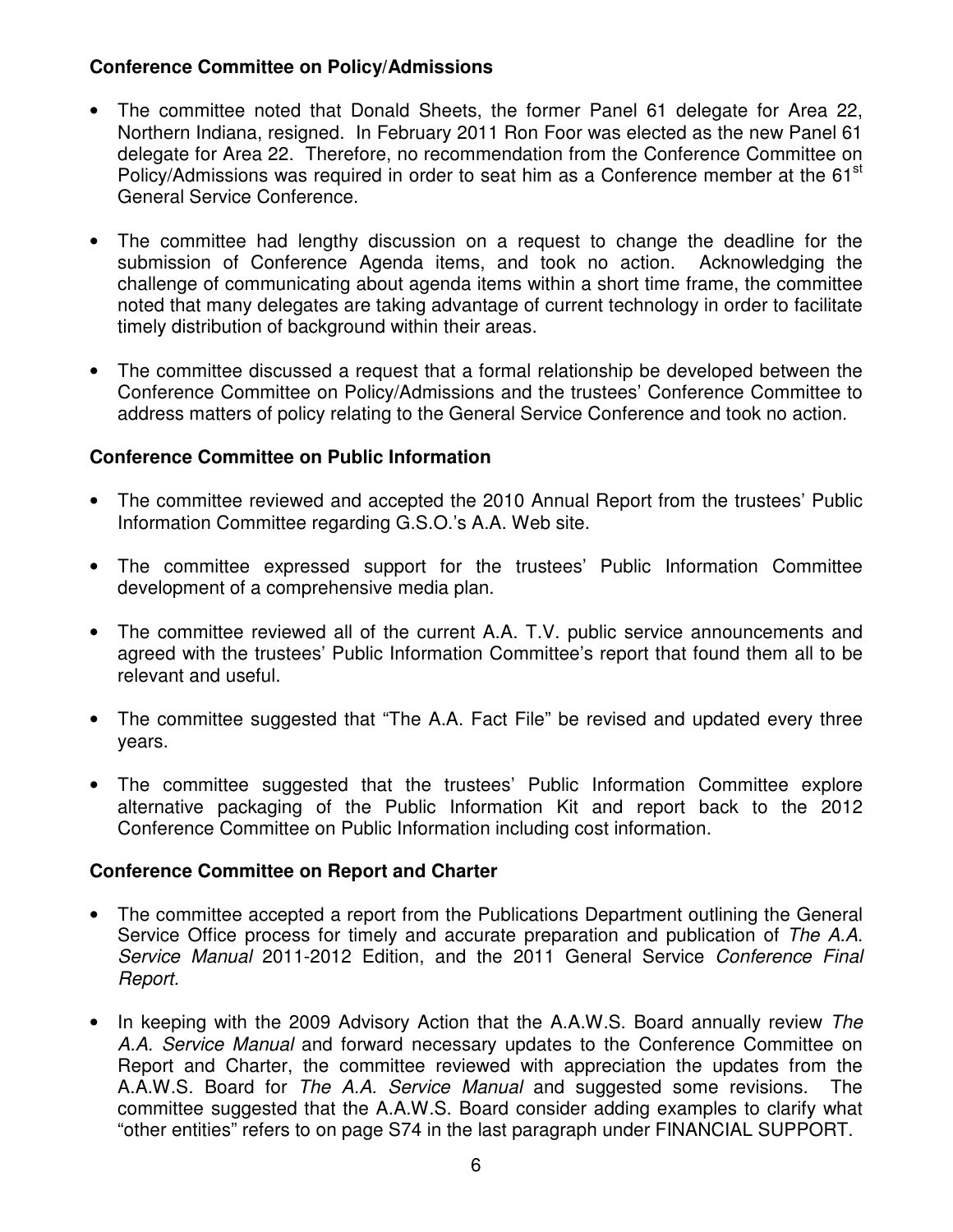- The committee reviewed the list of editorial updates from the Publications Department for The A.A. Service Manual and suggested some revisions.
- The committee considered the request to change the phrase "new kid on the block" with "a first year Delegate" on page S52 under Personal Experience in section "Preparing for the Conference" in The A.A. Service Manual and took no action. The committee agreed that this quote from a past delegate should not be altered and it adequately expresses the sentiment.
- The committee briefly discussed the A.A. Directories and noted that there were no requests for changes to the A.A. Directories.

### **Conference Committee on Treatment Facilities/Special Needs-Accessibilities**

- The committee suggested that when the pamphlet for alcoholics with special needs is created, formats for alcoholics who are deaf, blind, or have learning challenges be produced as soon as fiscally possible.
- The committee requested that the term "treatment facilities" be replaced with a more appropriate reference such as "Treatment Committee," "Treatment Committee Kit," "A.A. Guidelines on Treatment Committees," etc. wherever it appears in service material.
- The committee considered removing one line of dialog from the video "Hope: Alcoholics Anonymous" and took no action. The committee requested instead that the trustees' Committee review the entire script of the video, taking into consideration concerns expressed by the Conference Committee, and return a progress report to the 2012 Conference Committee on Treatment/Special Needs/Accessibilities.
- Upon review of the Treatment Facilities Kit and Workbook, the committee:
	- $\triangleright$  Expressed appreciation for the slimmer, less fragile, DVD case to be used for the videos in the Kits in place of the current DVD casings at no additional cost.
	- $\triangleright$  Suggested that the section on "Carrying the Message Into Noncorrectional Youth Facilities" in the Workbook be reviewed by the trustees' Committee for appropriate emphasis on the safety of the A.A. members and the youths involved.
	- $\triangleright$  Reviewed the two suggested Bridging the Gap forms, one for A.A. members requesting a temporary contact to help them connect to A.A. on the outside, and one for A.A. members willing to serve as temporary contacts, and accepted them with minor editorial changes.
- Upon review of the Special Needs Kit and Workbook, the committee:
	- $\triangleright$  Hoped that there will continue to be A.A. Grapevine issues that include stories from A.A. members with special needs.